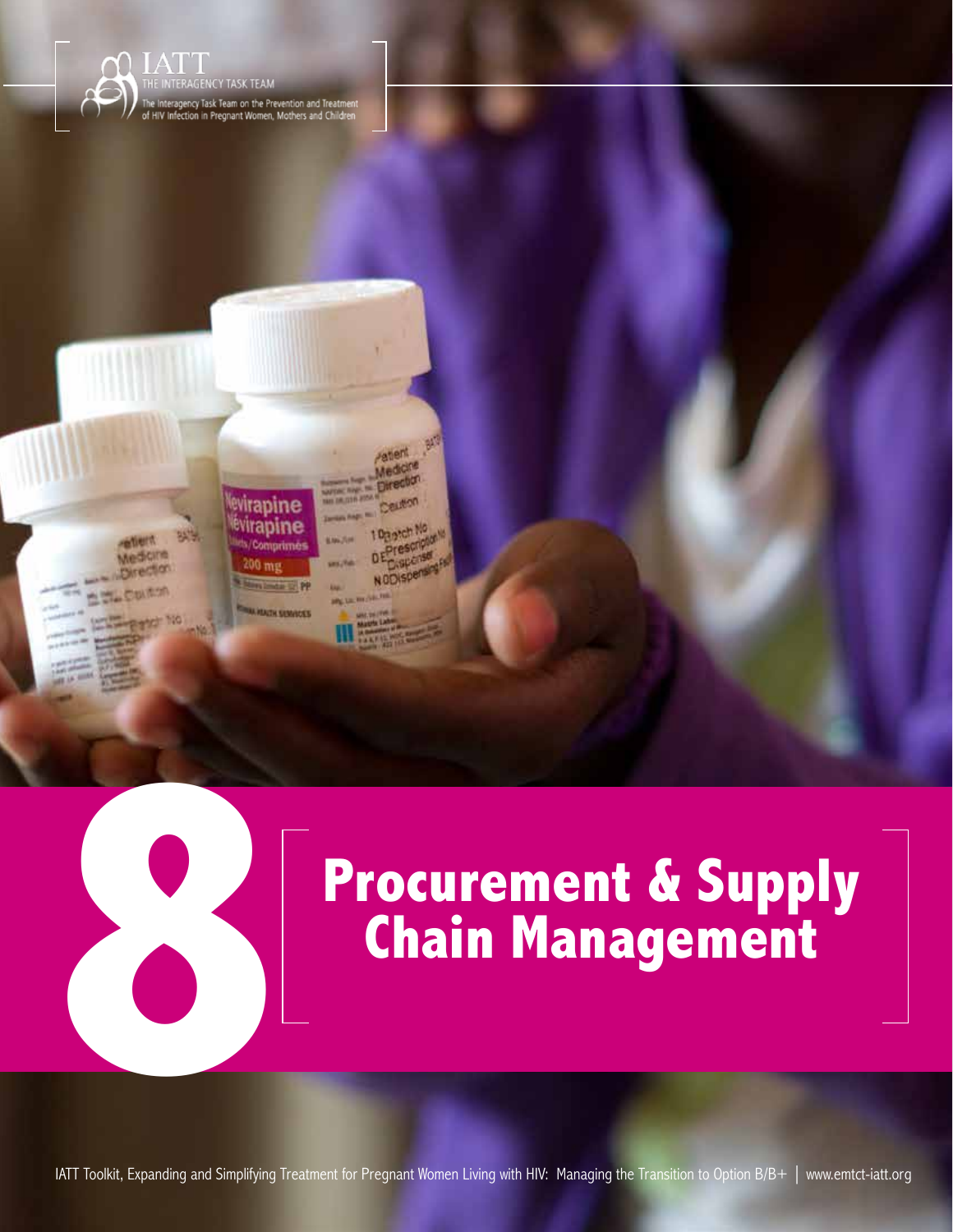### **8.1 Introduction**

In many respects, a switch to Option B/B+ represents a move to greater efficiency and simplification in the supply chain:

"[In Option B/B+] the ability to use the same regimen for PMTCT and for first-line ART considerably simplifies drug forecasting, procurement, supply to facilities, and drug stock monitoring. The first-line regimen of tenofovir/lamivudine/efavirenz (TDF/3TC/EFV) is available as a single-pill fixed-dose combination and has been recommended recently as the optimized regimen for first-line adult treatment, including for pregnant women.<sup>b"</sup>

Option B+ provides even further advantages in terms of streamlining and simplifying the supply chain, as it does not require CD4 testing to determine ART eligibility (as in Option A) or whether ART should be stopped or continued after risk of MTCT has ceased (as in Option B). As early evidence in Malawi has demonstrated – with a nearly fivefold increase in the numbers of pregnant women enrolled on ART in the first quarter of nationwide implementation – there are many benefits to the one-size-fits-all, integrated approach of Option B+. Likewise, as demonstrated in Malawi, roll-out of Option B+ has meant rapid scale-up and a major change from the previous service delivery model, which has created both opportunities and challenges.

Maintaining ongoing commodity security for women and their children is of utmost importance as this transition is made. Despite the many ways in which implementing Option B+ can radically simplify and harmonize supply chains, it is nonetheless a major change that does require some additional considerations. Not least of which is the additional funding required to purchase the increased volume of ARVs, particularly as countries integrate the ART and PMTCT systems in country, as part of the move to Option B+.

This tool provides some key questions to consider and resources for national decision-makers, program managers, consultants and implementing partners involved in logistics and supply chain to use when planning the implementation of Option B+.



<sup>&</sup>lt;sup>b</sup> "WHO Programmatic Update: Use of Antiretroviral Drugs for Treating Pregnant Women and Preventing HIV Infection in Infants", April 2012, [http://www.who.int/hiv/PMTCT\\_update.pdf](http://www.who.int/hiv/PMTCT_update.pdf)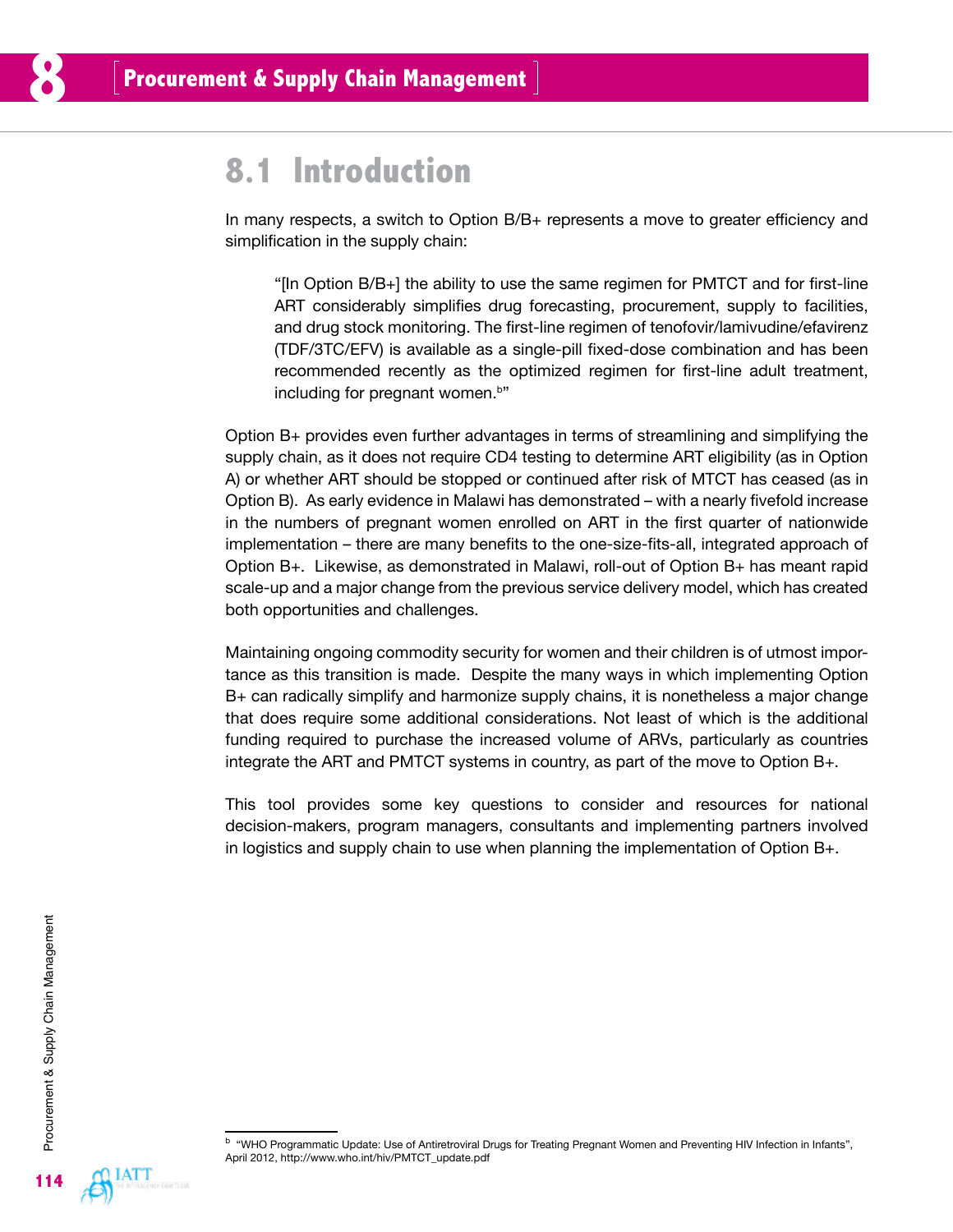

## **8.2 Key PSCM questions to ask when planning the implementation of Option B+:**

Once Option B+ is adopted as national policy, it is recommended that HIV positive pregnant women are treated as part of the general ART programme and stock levels of ART for pregnant women living with HIV monitored as part of the national procurement and supply management (PSCM) system. Currently and increasingly, as countries transition to Option B+, the provision of ART for HIV positive pregnant women occurs in MNCH settings, underscoring the need to strengthen PSCM for MNCH commodities and promote integration of the national MNCH and ART programme, where feasible.

Once Option B+ is adopted as policy, the quantification of ARV needs should include all pregnant women as part of the larger population eligible for ART. Pregnancy actually becomes a criteria for ART eligibility and should not be a cost outside of the ART programme. Partners wishing to contribute to support Option B+ can join the national basket fund and the planning group. For more information on costing ARV drugs for EMTCT the costing tool is useful if EMTCT has a starting point and an ending point. In the case of Option B+, ART use in pregnant women becomes a recurrent cost.

### Funding

- $\cdot$  Has a costing exercise been completed so that the additional costs of Option B  $+$  are fully quantified and understood?
- Are sufficient funding sources currently available to provide for the additional costs of B+ implementation?
- Who are the partners and what is their role in financing PMTCT and MNCH commodities?

### Quantification

- Questions to consider while gathering the inputs for the quantification:
	- How will alternative regimens be incorporated into the quantification?
	- What is the refill strategy at the facility level (monthly, quarterly)?
	- What assumptions are being made as regards to scale-up and speed of switch over to Option B+?

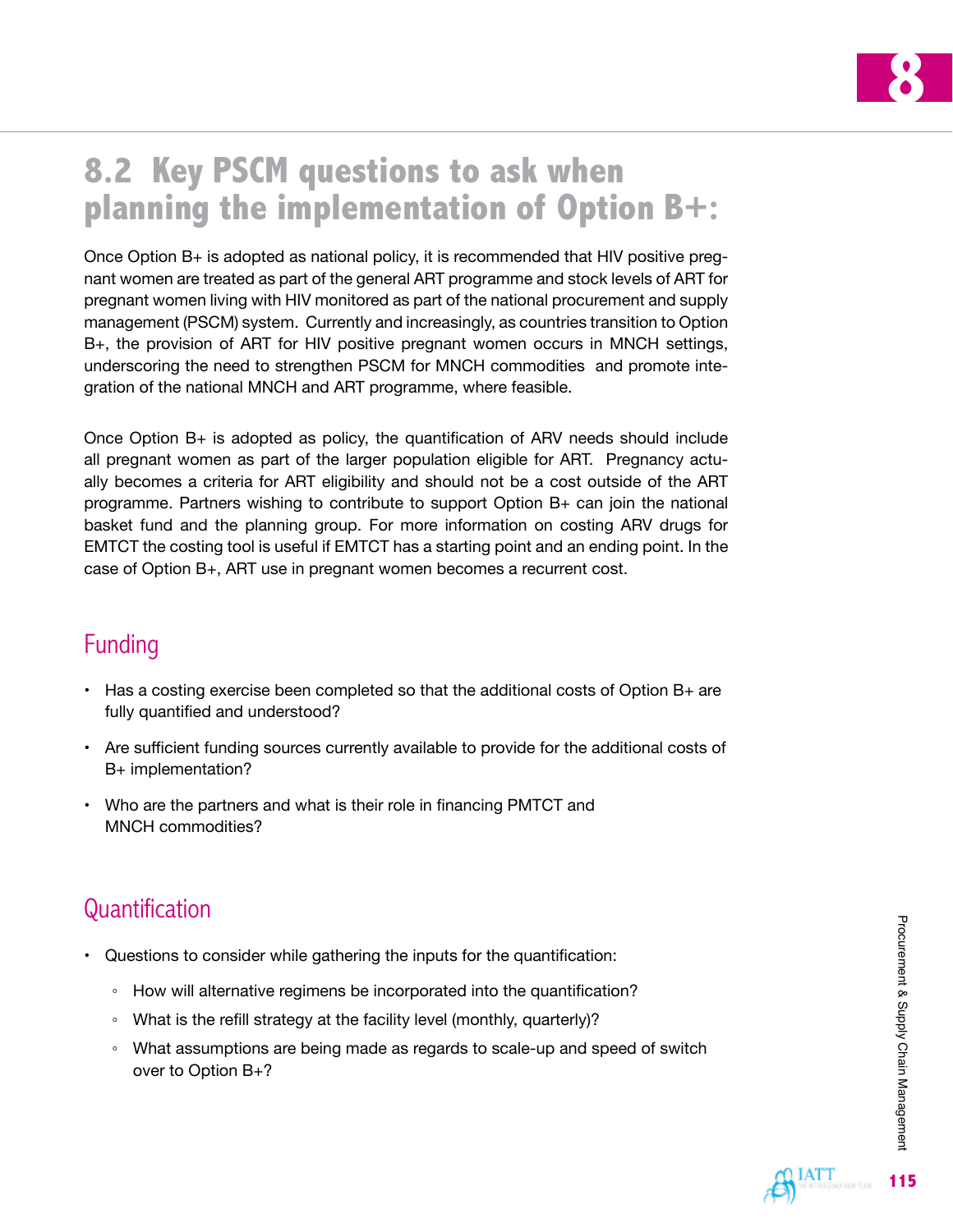

- Are national forecasts conducted for all EMTCT commodities, and if so, how frequently? An annual quantification and forecast is recommended with quarterly review to take account of actual consumption and to enable adjustment of upcoming orders as necessary.
- Are health facilities submitting complete and reliable commodity consumption and service delivery data on a timely basis? If not, what proxy data can be used in quantification and forecasting?
- Is consumption or distribution data used for forecasting and ordering of EMTCT commodities?
- Is the current EMTCT forecasting process a part of the general ART forecasting process in the country? If not, what are the plans to integrate these processes?
- Which tool is currently used for EMTCT commodity forecasting?

#### Procurement and supply concerns

- In order to prevent excess wastage, what is the plan to use up current existing commodities that will no longer be needed when Option B+ is rolled out?
- Have there been stock-outs of EMTCT commodities in the past 6-12 months?
- Have there been any issues with suppliers in terms of delayed delivery (e.g., with NVP syrup)?
- How does the country currently tender for and procure EMTCT commodities? Is there a plan to integrate this process with general ART procurement and tendering in the country?
- If you have experienced in-country customs clearance process delays, can you order further in advance or use other strategies to mitigate this risk?
- If new commodities or increased quantities of currently stocked commodities are required does the project plan to introduce Option B+ allow sufficient time for the full realistic procurement and delivery cycle of new orders?

### **Distribution**

• Do all sites that provide commodities for PMTCT also provide ART initiation and ART refills? If not, how many facilities provide solely PMTCT? In moving to Option B+, are there plans to expand ART initiation and/or refill services to all sites currently providing only PMTCT commodities?

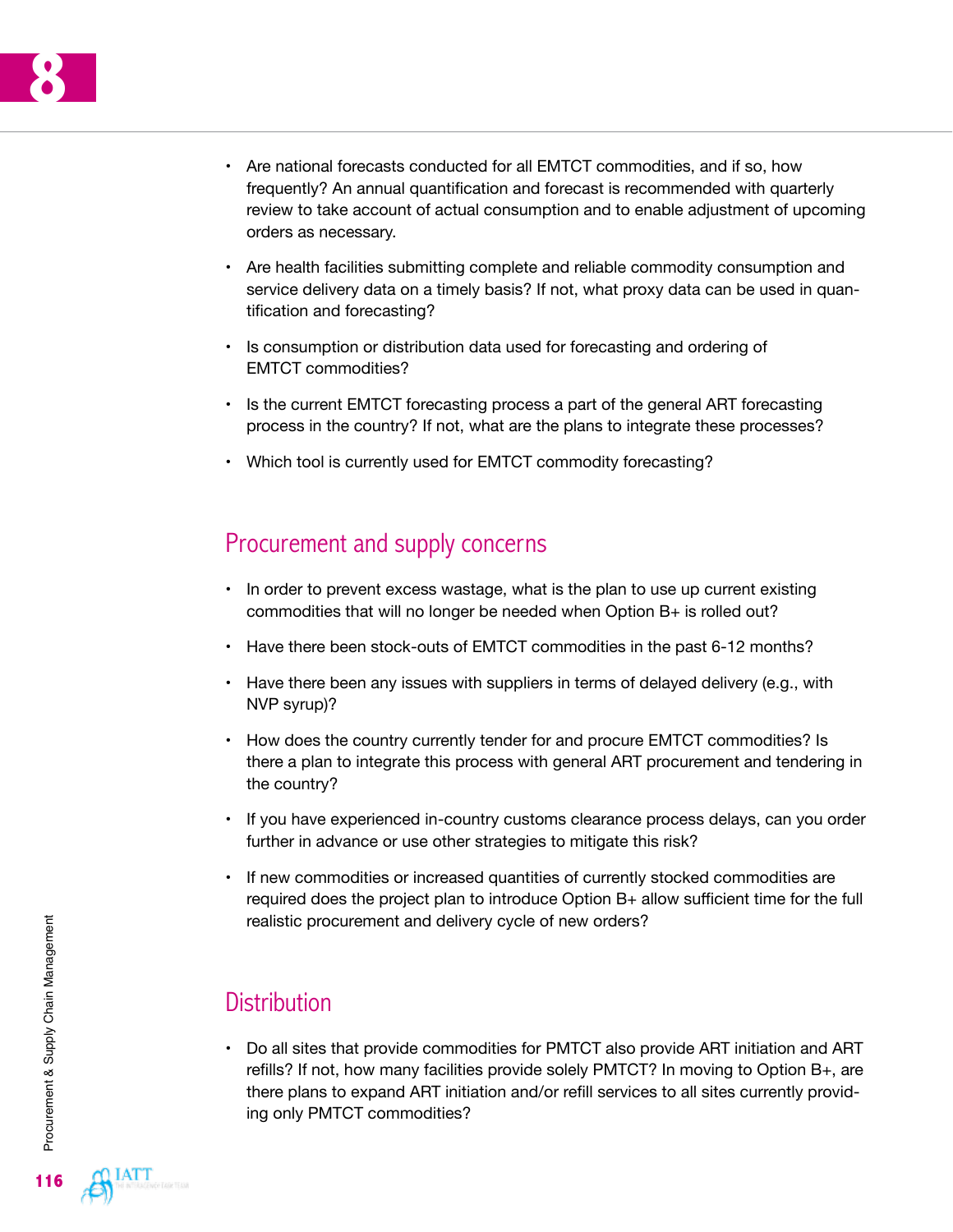

- Are there currently separate systems for distribution of ART and EMTCT commodities? What are your plans to extend the availability of commodities at the point of service, and limit too many upstream referrals for refills?
- What efforts are being made at the "last mile" of the distribution system, to ensure that commodities make it out to facilities efficiently?
- Are there opportunities to integrate procurement and distribution of EMTCT commodities with that of other systems, including contraceptives, immunisations, etc.? What coordination is happening between the various groups?
- Do systems exist to identify excess stock at sub-distribution point and at facility level to enable products to be reallocated and moved to areas with higher demand? Redistribution mitigates the risk of localized stock outs and wastage at points of lower than expected demand.

#### **Monitoring**

- Do PSCM managers at a health facility level monitor consumption and stock levels and number of patients on EMTCT on monthly basis? A monitoring tool can be found at the link here: [http://www.who.int/hiv/pub/amds/monitoring\\_evaluation/en/](http://www.who.int/hiv/pub/amds/monitoring_evaluation/en/index.html) [index.html](http://www.who.int/hiv/pub/amds/monitoring_evaluation/en/index.html)
- What are the plans for integrating the existing EMTCT M&E systems with those for ART?
- Are strong systems in place to support adherence and retention, during pregnancy and postpartum? This becomes particularly critical with Option B+.

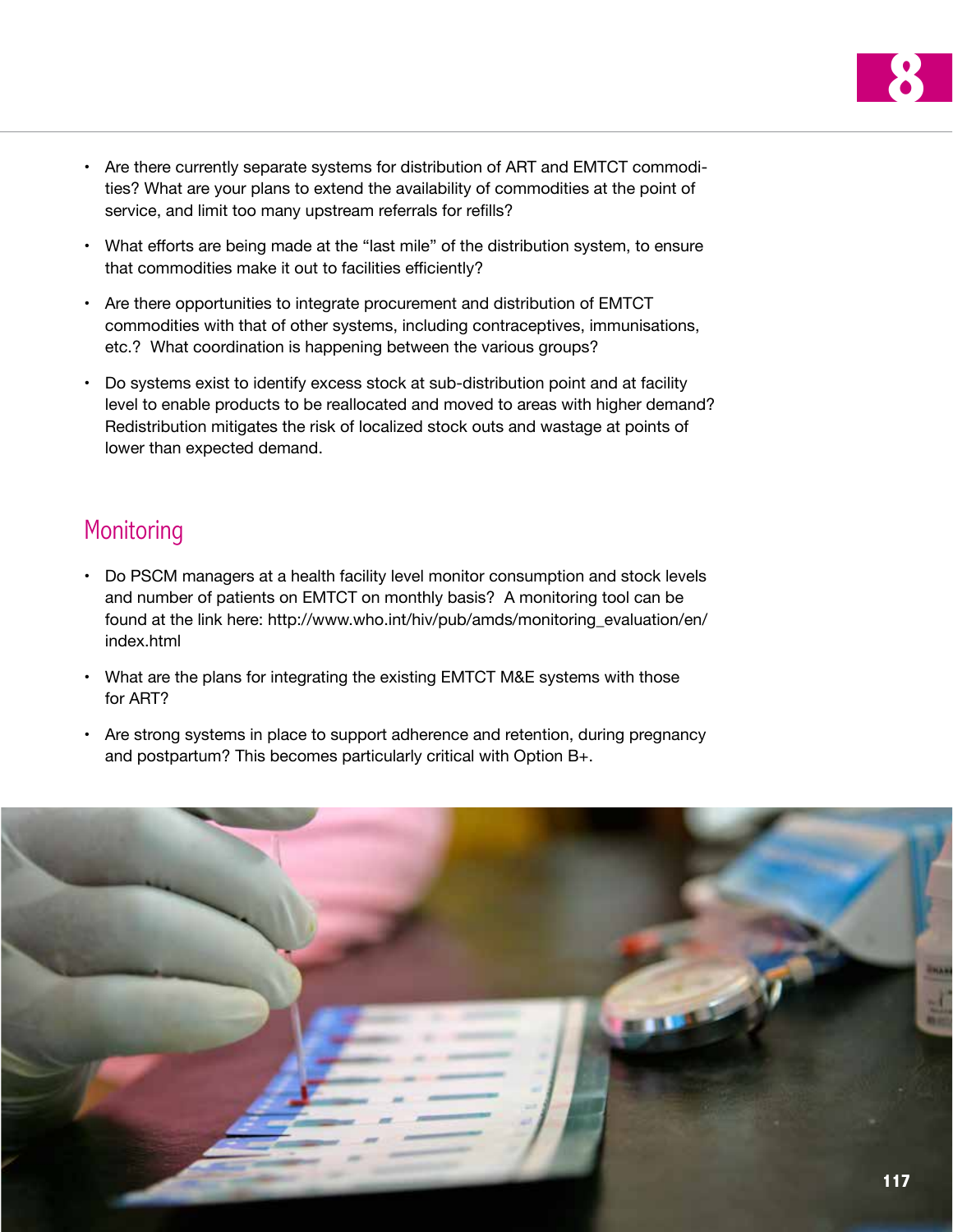

## **8.3 High-Level Red Flags**

#### Stock-Outs

If you have experienced stock-outs of any EMTCT commodities in the past 12 months, you must investigate the cause of the problem – was it an inaccurate quantification? Poor ordering and reporting from sites? Inefficiencies with distribution at the site level? Unexpectedly rapid scale-up (which is very likely during roll-out of Option B+)? And address the problem accordingly.

#### Supplier delivery delays

For products for which you experience delivery delays, particularly those that are singlesourced, consider increasing the size of your buffer stock for that product during your next quantification and order cycle, in order to prevent future stock-outs.

#### Prioritizing pregnant women for ART

It is necessary to conduct sensitisation and advocacy activities to ensure that pregnant women that do not meet the treatment eligibility criteria for the general adult population are still prioritized for ART.

#### **Conclusion**

In Option B+, the quantification, PSCM, distribution and monitoring of ARV and other required specific commodities should be integrated in the national ART programme. Health professionals working in PMTCT and MNCH should be represented in the various ART technical working groups to ensure that the specific needs of pregnant women are well addressed. In case the country has a parallel EMTCT system, the above questions raised under quantification, PSCM, distribution, and M&E highlight red flags and a plan for integrating the national ART programme should be urgently implemented to prevent a vertical process which may lead to inefficiency and not be sustainable in the longer term. When integrating the national ART and PMTCT programme, it is important to ensure that all the issues raised above are functioning well in the national PSCM system to ensure an effective supply chain management for all HIV positive pregnant women and individuals eligible for ART.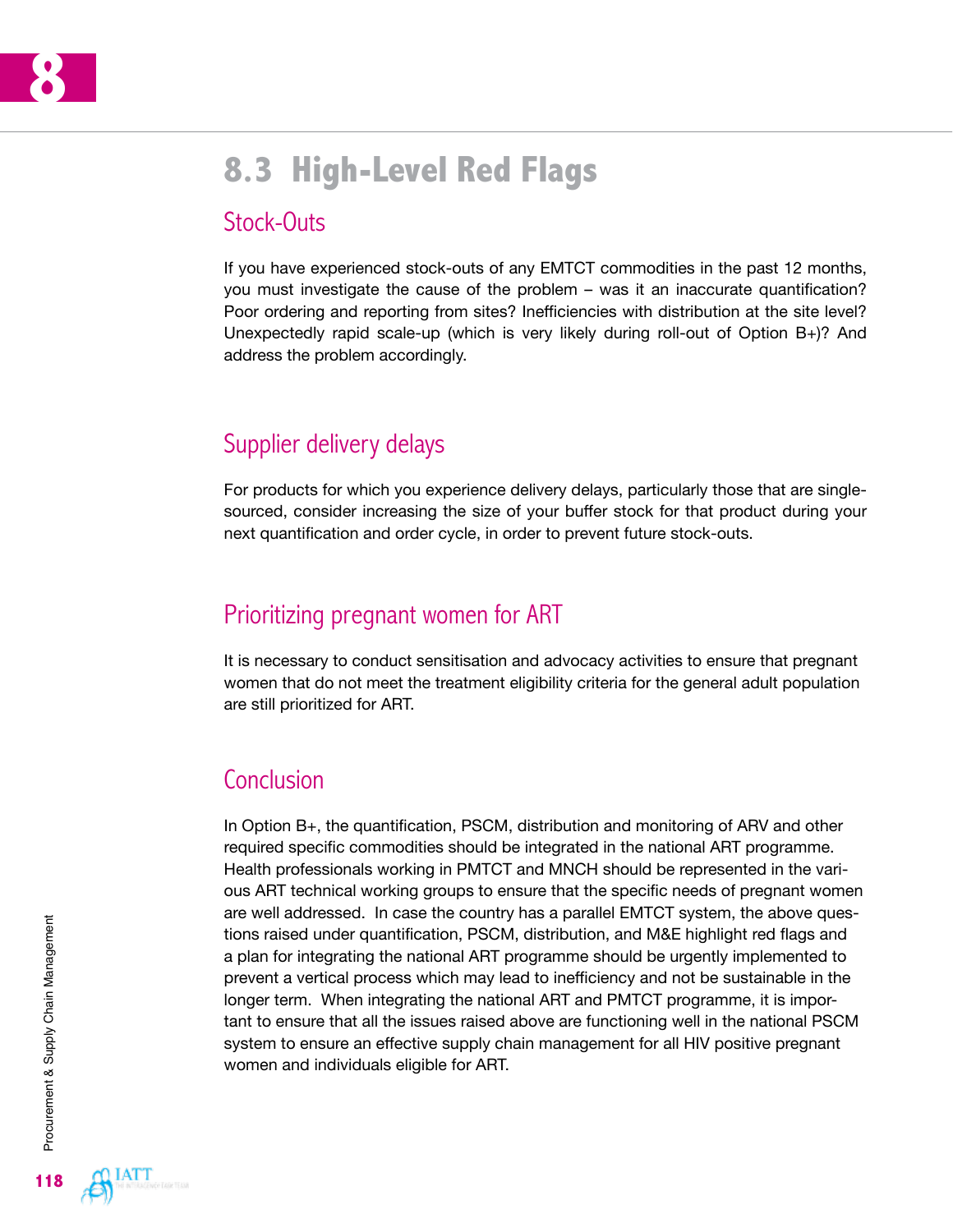

## **8.4 Pre-Implementation Checklist**

#### Guidelines

- $\Box$  Updated PMTCT guidelines, training materials and job aids
- $\Box$  Guidelines for the management of the new supplies, including stock management, requesting and reporting tools

### **Checklists**

- $\Box$  Checklists for accreditation of health facilities for the implementation of the revised PMTCT guidelines, including minimum standards of the management of the new supplies (in terms of availability of appropriate human resources, storage quality, capacity and security)
- $\Box$  Supervision checklists for the pharmaceutical and other health staff, and trainers for the pilot on the new guidelines and of trainers for the pilot

### **Training**

- $\Box$  Training plans for the health care providers and pharmacy personnel at all levels of the health system, including training of trainers
- $\Box$  Determine the minimum number of trainers and supervisors required for the training of health workers for the piloting and roll-out of the new guidelines.
- $\Box$  Training on monitoring and evaluation
- $\Box$  Task shifting plan to ensure that ARV drugs for treatment can be dispensed in facilities where PMTCT activities are carried out

### Piloting and roll-out

- $\Box$  Identification of health facilities for piloting the new guidelines
- $\Box$  A plan for phased roll-out of the new guidelines, including data on targeted populations by region or health facility

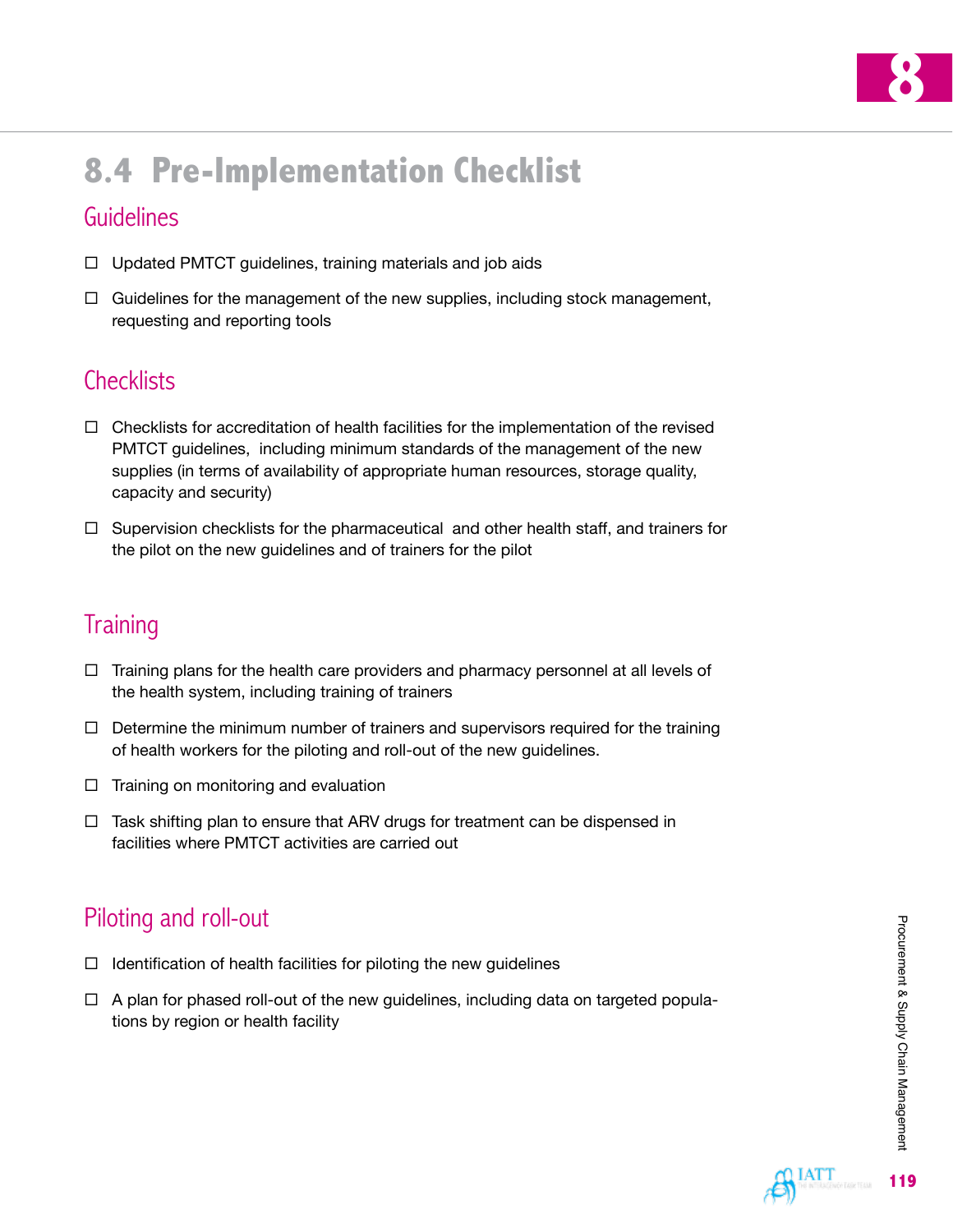#### Quantification and forecasting and procurement (for the first 5 years)

- $\Box$  National quantification and forecasting of the commodities, including pharmaceuticals and diagnostic laboratory commodities, if possible disaggregated by region, level of care or health facility
- $\Box$  Procurement plan and budget for the first year, and the first 3-5 years
- $\Box$  Availability of funds and funding sources

#### List of key PMTCT commodities for Option B+

- $\Box$  Laboratory reagents and supplies:
	- Rapid tests
	- CD4
	- EID
- ARVs:
	- Mothers*:* fixed-dose combination of the preferred regimen (e.g., TDF/3TC/EFV) and the alternative regimens (e.g., AZT/3TC+EFV) for ART
	- Babies: NVP syrup or NVP dispersible
- $\Box$  Opportunistic infections (OIs):
	- Co-trimoxazole prophylaxis for mothers and babies
- □ Maternal Health commodities:
	- Standard list of micronutrients for ANC attendants
	- Diagnostic kits and laboratory reagents required for routine monitoring in ANC

#### Distribution plans

- $\Box$  Initial distribution plans by facility
- $\Box$  Maximum and minimum stock levels agreed for each facility and distribution point
- $\Box$  Re-supply distribution plans, depending on whether pull or push system is planned
- $\Box$  An appropriate distribution system for the commodities, if necessary, identification of potential agencies for out sourcing